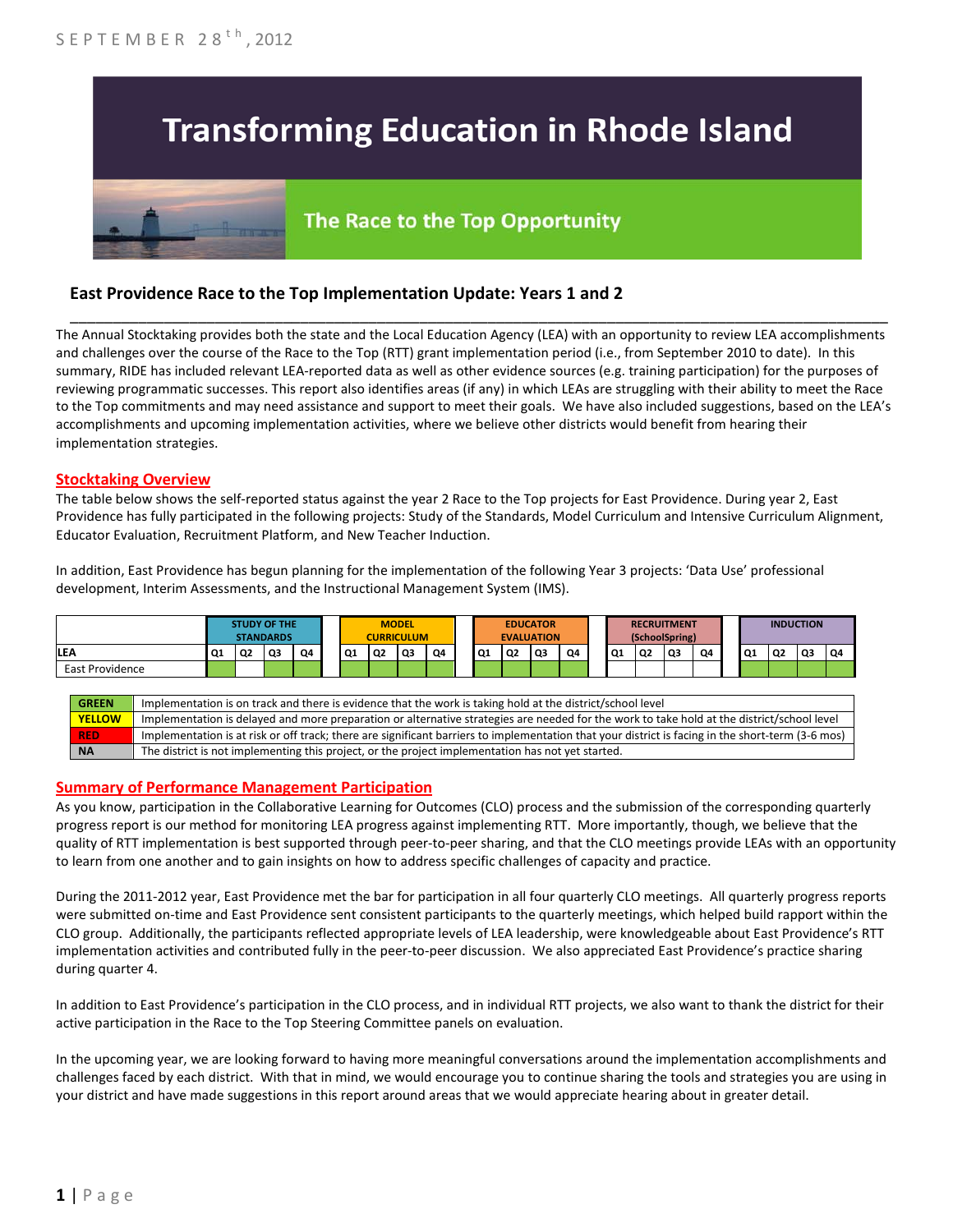#### **System of Support 1: Standards and Curriculum**

As of July 2012, East Providence is on-track against the System of Support 1 year 1 and year 2 commitments and tasks for Race to the Top, reflected in the tables below. Based on the quarterly progress reports submitted by East Providence, we have assessed the district as 'on track', 'delayed' or 'off track/at risk' on each task utilizing the criteria described on page 1 of this report.

| <b>Study of the Standards</b>                                   | Year 1:<br>SY10-11  | Year 2:<br>SY11-12 |  |
|-----------------------------------------------------------------|---------------------|--------------------|--|
| Identify educators to participate in the Study of the Standards |                     |                    |  |
| Specify names and invite participants                           |                     |                    |  |
| Coordinate schedule with RIDE for all participants              |                     |                    |  |
| Complete planned educator training                              | $\bar{\phantom{a}}$ |                    |  |

*\*Please note: the 'x' in the above table represents the anticipated completion timeline set by RIDE, not when the district completed the task.*

| Intensive Curriculum Alignment and Model Curriculum Development                                                                                                                                                                                           |   |        | Year 2:<br>SY11-12 |
|-----------------------------------------------------------------------------------------------------------------------------------------------------------------------------------------------------------------------------------------------------------|---|--------|--------------------|
| Develop and communicate a multi-year Transition Plan for the Common Core State Standards implementation, including clear<br>expectations for school level transition benchmarks and a plan for developing a curriculum aligned to the CCSS in grades K-12 |   |        | ^                  |
| Identify opportunities for educators to work collaboratively to deepen understanding of CCSS (e.g. Common Planning Time, grade<br>level team, department meetings, faculty meetings)                                                                      |   | M<br>⋏ | ⋏                  |
| Conduct analyses of each core curricula to ensure that each is aligned to standards, guaranteed and viable                                                                                                                                                | x |        |                    |
| Identify which, if any, curriculum development is needed as well as the method by which curriculum will be developed (i.e. Model<br>Curriculum with the Charles A. Dana Center, through an LEA cohort, or individually)                                   |   |        |                    |
| Create implementation plan, including the identification of aligned resources, to support roll out of new curricula                                                                                                                                       |   | x      |                    |
| Develop curriculum aligned to the Common Core State Standards, including participation in Dana Center curriculum writing and<br>leadership sessions (if applicable)                                                                                       |   | x      | χ                  |

East Providence distributed the Common Core State Standards (CCSS) guidebooks to all educators at the beginning of the 2011-2012 school year. As noted in the district's quarterly progress reports, all K-12 content teachers completed the Study of the Standards training sessions, which exceeded the district's RTT goals (i.e., 85% of core educators in the district).

To encourage teacher engagement in the transition to the Common Core State Standards, East Providence designated one common planning time session at the elementary level each month to CCSS professional development. Additionally, the district has attended supplemental professional development geared towards increasing readiness to transition through focusing on text complexity, developing text-dependent questions, and deepening understanding of the mathematics standards.

East Providence has made significant progress against implementing a guaranteed and viable curriculum aligned to the new Common Core State Standards. East Providence is working with several other districts and the Dana Center to create a K-12 ELA model curriculum over the course of the 2011-2012 and 2012-2013 school years. RIDE is also pleased to note that the district received grant-funding from RIDE to continue their work on creating resources that will accelerate their transition to the CCSS in ELA. At the start of the 2011-2012 school year, grade level teams of teachers participated in 3 full days of training with the Dana Center and WestED to better understand the transition process, and for a more in-depth Study of the Standards. Grade level teams then worked to create aligned K-12 scope and sequence documents. Additionally, as part of the Dana Center curriculum writing process, a curriculum leadership team made up of teachers and administrators was created and the team attended multiple days of professional development with the Dana Center. In parallel, the district also worked to align their math curriculum to CCSS. The high school successfully aligned the CCSS literacy standards to their social studies, science, fine arts and technology curricula.

In their quarterly progress reports, East Providence noted that they have encountered the following challenges around this work:

- Providing all educators with meaningful opportunities to deepen understanding of the CCSS
- Funding for additional resources, materials to support the new curricula
- Curriculum work requires involved teachers to be out of the classroom for a substantial amount (12 days)
- Meeting the needs of diverse learners and the lack of resources, especially technology.

We want to commend East Providence on their collaboration (both in-district and cross-district) around resources and strategies that will deepen educator understanding of the new Common Core State Standards and accelerate the implementation of the new standards at the classroom level. We want to thank East Providence for sharing their mathematics curriculum implementation and their work with numeracy coaches, during the quarter four CLO meeting. We believe that the sharing of those practices will accelerate the transition to the common core for all districts involved in this important work. We hope that you will take the opportunity to share the curriculum materials you are developing with your fellow CLO colleagues during upcoming meetings, or with all districts through the Instructional Management System (IMS).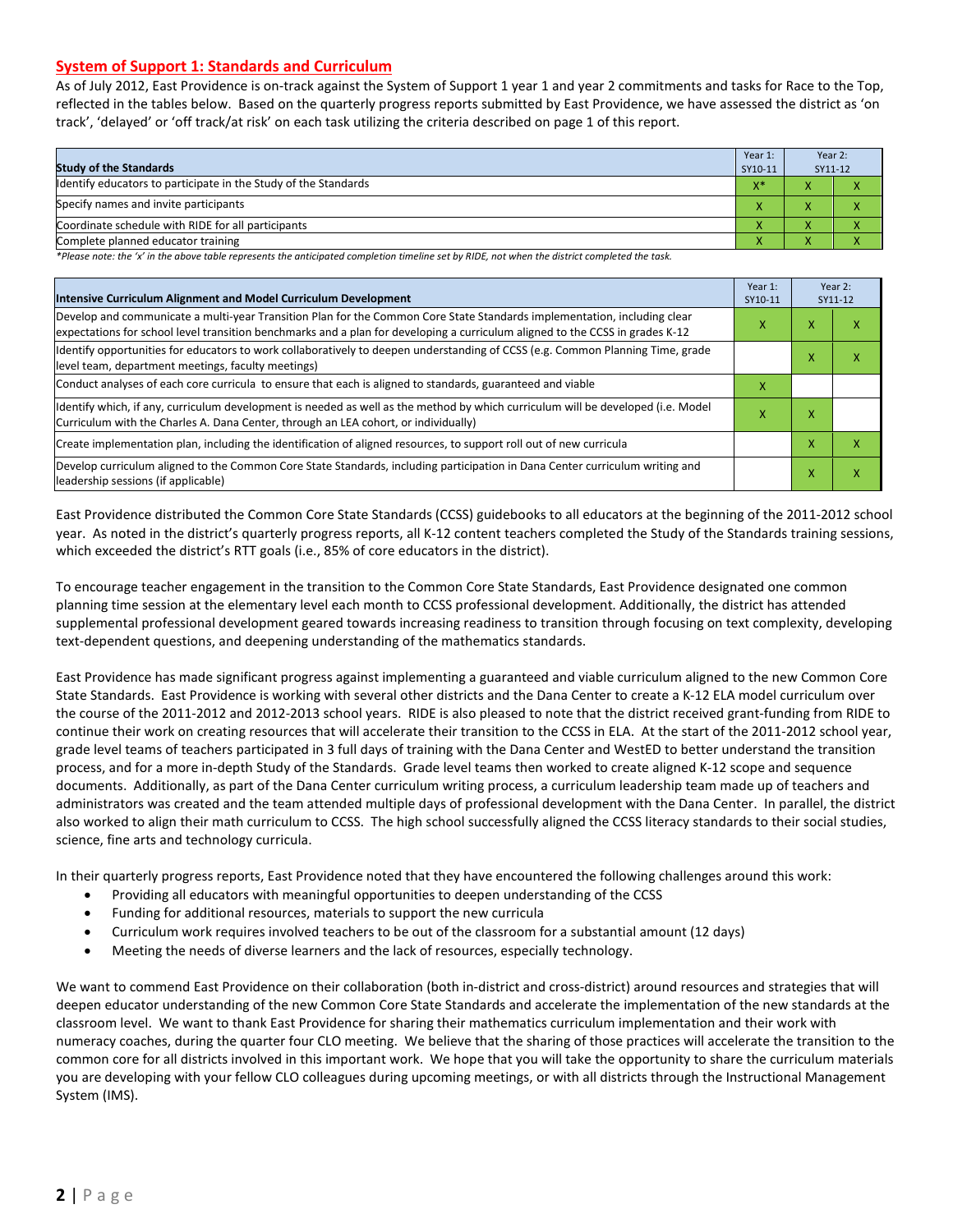#### **System of Support 2: Instructional Improvement Systems**

As of July 2012, East Providence is on-track against the System of Supports 2 year 1 and 2 commitments and tasks for Race to the Top. Additionally, RIDE would like to thank East Providence for their participation in the 'data use' focus groups, which helped shape the RIDE's content development and implementation planning for that project.

Thus far, East Providence has reported that they intend to partially implement the Interim Assessments and 'Data Use' professional development series in fall 2012. Additionally, East Providence has also registered for training on the Instructional Management System (IMS) Primary (Pinnacle) and RtI (Exceed) platforms, as well as for Administrator training.

In preparation for implementation, East Providence registered/attended training on the administration and scoring of the Interim Assessments, which took place in September 2012. The district has also confirmed that they plan to engage school data leadership teams in 'Data Use' professional development, and have confirmed logistics with RIDE for the initial sessions.

We would like to remind the district that several steps are required before educators in the district can access the Instructional Management System, as well as the other related systems below (e.g., formative assessment professional development modules). This includes, but is not limited to, submission of Teacher-Course-Student data. For additional information, please reach out to [helpdesk@RIDE.ri.gov.](mailto:helpdesk@RIDE.ri.gov)

In the upcoming CLO sessions, we look forward to hearing about the successes and challenges that East Providence has encountered while implementing these systems, as well as the district's progress around building teacher engagement in the various IMS tools and resources. Additionally, for those participating in the 'Data Use' professional development, we would be interested in hearing some of the strategies that East Providence has learned around deepening collaboration around data and using data to change instructional outcomes.

| <b>Instructional Management System (IMS)</b>                                                                                                                                                                                           | Year 1:<br>SY10-11                     |   | Year 2:<br>SY11-12 |
|----------------------------------------------------------------------------------------------------------------------------------------------------------------------------------------------------------------------------------------|----------------------------------------|---|--------------------|
| Designate an LEA data steward to support decision making around data collections and systems implementation and to provide input<br>and feedback on data initiatives through designated representatives                                | Identify<br><b>LEA Data</b><br>Steward | x | x                  |
| Maintain data quality standards of local student information systems and upload local assessment data and program information as<br>required by RIDE in a timely manner                                                                | x                                      | x |                    |
| Review the RIDE IMS Training Plan and develop a multiyear training and implementation plan to provide all educators with access<br>and training on the system                                                                          |                                        |   | x                  |
| Based on IMS Training Plan guidance, register and attend training for Administrative Users (i.e. users who will maintain and configure<br>both the Primary IMS and RtI Module) and LEA Trainers (i.e. staff to be trained as trainers) |                                        |   |                    |
| Following RIDE training, LEA Administrative Users and LEA Trainers configure the IMS for educator use and to provide end users with<br>access and training needed to utilize the IMS for daily activities                              |                                        |   | $\lambda$          |

| 'Data Use' Professional Development                                                                                                                                                                                                                                                     | Year 1:<br>SY10-11 |  | Year 2:<br>SY11-12 |
|-----------------------------------------------------------------------------------------------------------------------------------------------------------------------------------------------------------------------------------------------------------------------------------------|--------------------|--|--------------------|
| Complete a needs assessment survey indicating the use of and collaboration around data within schools and across the LEA                                                                                                                                                                |                    |  |                    |
| Based on RIDE implementation plan, determine the timing (i.e. Year 1, Year 2, or staggered across Year 1 and Year 2) of LEA<br>participation in 'Data Use' Professional Development and provide RIDE with the schools that will participate in Year 1 and/or Year 2<br>training cohorts |                    |  | ⋏                  |
| In coordination with RIDE, select 'Data Use' training dates for each cohort of schools, as applicable                                                                                                                                                                                   |                    |  | Year 1             |
| Ildentify and provide RIDE with the leadership team members from each school who will participate in the Year 1 and/or Year 2<br>training cohorts, as applicable                                                                                                                        |                    |  | Year 1             |

*\* Please note that, for this project, 'year 1' refers to cohort 1 taking place during the 2012-2013 school year, and 'year 2' refers to cohort 2 taking place during the 2013-2014 school year.*

| <b>Interim Assessments</b>                                                                                                                                                              | Year 1:<br>SY10-11 | Year 2:<br>SY11-12 |  |
|-----------------------------------------------------------------------------------------------------------------------------------------------------------------------------------------|--------------------|--------------------|--|
| Identify method by which all educators will have access to interim assessments                                                                                                          |                    |                    |  |
| Develop timeline for training of all educators in the use of interim assessments utilizing train-the-trainer model                                                                      |                    |                    |  |
| Develop protocols or expectations regarding the use of interim assessment to inform instruction including timelines for<br>administration and process for scoring and reporting results |                    |                    |  |

| <b>Formative Assessment Online Professional Development Modules</b>                                                                                                                                      | Year 1:<br>SY10-11 | Year 2:<br>SY11-12 |           |
|----------------------------------------------------------------------------------------------------------------------------------------------------------------------------------------------------------|--------------------|--------------------|-----------|
| Create multivear plan for implementation of formative assessment PD modules, including the process and timelines by which all<br>educators will participate in the formative assessment training modules |                    |                    | $\lambda$ |
| ldentify facilitators who will support the implementation of formative assessment practices in daily instruction                                                                                         |                    |                    |           |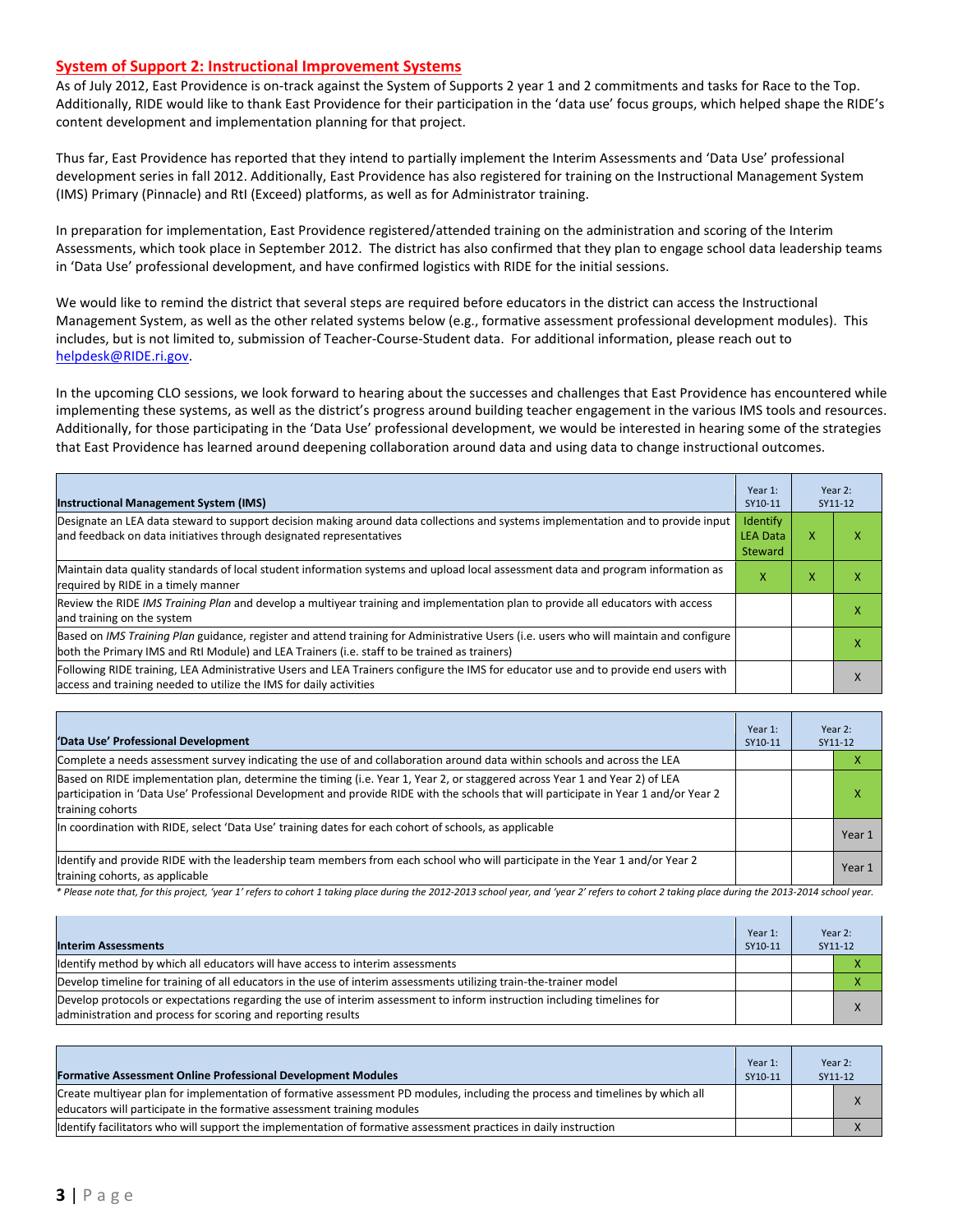#### **System of Support 3: Educator Effectiveness**

As of July 2012, East Providence is on-track against the System of Support 3 year 1 and 2 commitments and tasks for Race to the Top.

| <b>Educator Evaluation</b>                                                                                                                                                                            |   |   | Year 2:<br>SY11-12 |
|-------------------------------------------------------------------------------------------------------------------------------------------------------------------------------------------------------|---|---|--------------------|
| Participate in educator evaluation model design, development and refinement feedback opportunities.                                                                                                   | x | X | x                  |
| Identify District Evaluation Committee members, responsible for monitoring the implementation of the system and providing<br>recommendations to LEA leadership teams.                                 | x | X | х                  |
| Participate in field testing to support RI Model development                                                                                                                                          | x |   |                    |
| Identify individuals who will serve as primary and, if applicable, secondary/complementary evaluators                                                                                                 | x |   | X                  |
| Send all required evaluators to RIDE-provided evaluator training on model; Send evaluators and system administrators to training on<br>the Educator Performance Support System (EPSS) data system     | X | X | X                  |
| Examine LEA Policies and Contracts for Challenges; where applicable, consider memorandums of understanding or contract renewal<br>language which will support district implementation of evaluations. |   |   | χ                  |
| Create a plan for the appropriate use of funds to support implementation of educator evaluation system.                                                                                               |   |   | x                  |
| Complete required RI Model components of educators and building administrator evaluations.                                                                                                            |   |   | X                  |
| Submit evaluation data and documentation (e.g. component and summative level ratings, verified rosters); provide other requested<br>information to support RIDE research and system improvement.      |   |   | χ                  |

Based on their quarterly progress reports, East Providence has implemented all components of the Rhode Island Model for teacher and building administrator evaluations and has submitted evaluation ratings to RIDE. Additionally, East Providence created a District Evaluation Committee (composed of teachers, support personnel, principals, central office staff, and union reps) which has been submitted to RIDE. This committee met biweekly to plan and problem-solve issues with procedures and implementation challenges.

To support teacher understanding of the evaluation process, East Providence distributed copies of the RI Model Teachers Guidebook to all educators. The district received funding from RIDE to hire district Master Mentor Evaluators (MMEs), who received intensive training by RIDE in all Educator Evaluation Modules. Over the course of the year, the MMEs provided all K-12 teachers and administrators being evaluated with in-depth professional development on the evaluation process. MMEs also helped building administrators and teachers create Professional Learning Goals and Professional Responsibilities, as well as Student Learning Outcomes.

Evaluators from East Providence attended all training modules offered by RIDE during the 2011-2012 school year, and evaluators from the LEA also attended the summer 2012 training Academies. We want to remind the LEA that, in addition the Academy training, all personnel responsible for evaluating teachers and building administrators must attend two half-days of additional professional development taking place over the 2012-2013 school year as well as online observation practice. Personnel responsible for evaluating both teachers and building administrators are only required to attend professional development and training for teacher evaluators (e.g., the *Academy for Personnel Evaluating Teachers)*.

In their quarterly progress report, East Providence noted that they have encountered the following challenges around this work:

- Building administrators may need more professional development to provide meaningful feedback to teachers
- Limited building administrator time for trainings and implementation

RIDE has appreciated East Providence's collaboration and thought partnership around the development and refinement of educator evaluation processes. Through their participation advisory committees, RIDE has received valuable feedback on model refinement and the cyclical evaluation process. We hope that this additional level of participation has been as beneficial to the district as it has been to RIDE.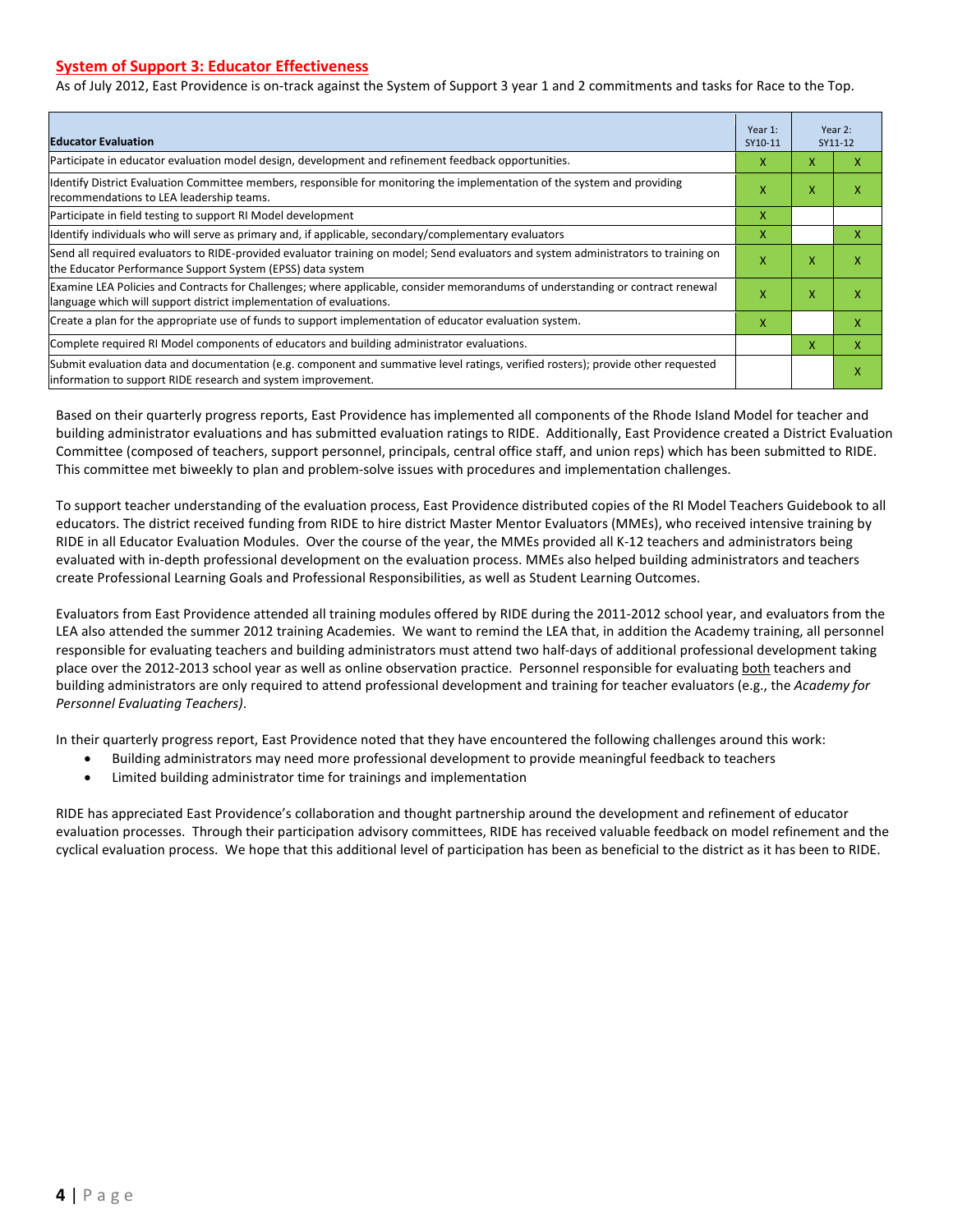#### **System of Support 4: Human Capital Development**

As of July 2012, East Providence is on-track against the System of Support 4 year 1 and 2 commitments and tasks for Race to the Top.

| <b>Recruitment (SchoolSpring)</b>                                                            | Year 1:<br>SY10-11 | Year 2:<br>SY11-12 |
|----------------------------------------------------------------------------------------------|--------------------|--------------------|
| Provide RIDE with feedback on the desired functionality of a state-wide recruitment platform | X                  |                    |
| Attend orientation sessions with selected vendor and train relevant personnel as needed      |                    |                    |
| Post open positions using the state-wide Recruitment Platform (SchoolSpring)                 |                    |                    |

| <b>Beginning Teacher Induction</b>                                                                                                                                            | Year 1:<br>SY10-11 |  | Year 2:<br>SY11-12 |
|-------------------------------------------------------------------------------------------------------------------------------------------------------------------------------|--------------------|--|--------------------|
| Provide RIDE with feedback around the proposed design of the Induction Coach program                                                                                          |                    |  |                    |
| If applicable, recommend potential Induction Coaches to RIDE                                                                                                                  | x                  |  |                    |
| Review and revise hiring policies, timelines and processes in order to support appropriate and timely projections for anticipated hires<br>requiring induction coach services |                    |  |                    |
| Provide RIDE with list of beginning teachers who will receive Induction Coach support in a timely manner in order to ensure that all<br>beginning teachers have coaching      |                    |  |                    |
| Participate in RIDE-provided information opportunities in order to learn about induction coach program                                                                        | x                  |  |                    |

In preparation for the 2012-2013 school year, East Providence continued to use the SchoolSpring recruitment platform to recruit for open positions.

During the 2011-2012 school year, East Providence had 16 beginning teachers which were supported by RIDE Induction Coaches. District literacy and numeracy coaches worked with the Induction Coaches to provide common time for exemplary district teachers to hold focused observations of new teachers and then share their findings through debrief sessions. Induction coaches in East Providence also provided a presentation to administrators and the school committee about induction and the importance of sustaining the program beyond the expiration of RTT funds. In feedback to the district, the beginning teachers reflected that the program was valuable.

In their quarterly progress report, East Providence noted that they have encountered the following challenges around this work:

- Duplication of the Induction model for teachers identified as 'developing' in the evaluation system
- Lack of communication between Induction coaches and central office staff

In the upcoming CLO sessions, RIDE looks forward to engaging in a deeper conversation around the revisions that East Providence and other LEAs have made to their hiring policies, timelines and processes in order to support broader human capital initiatives including recruitment of highly qualified and diverse candidates and providing data-driven induction support to beginning teachers.

The contents of this report were developed under a Race to the Top grant from the U.S. Department of Education. However, those contents do not necessarily represent the policy of the U.S. Department of Education, and you should not assume endorsement by the Federal Government.